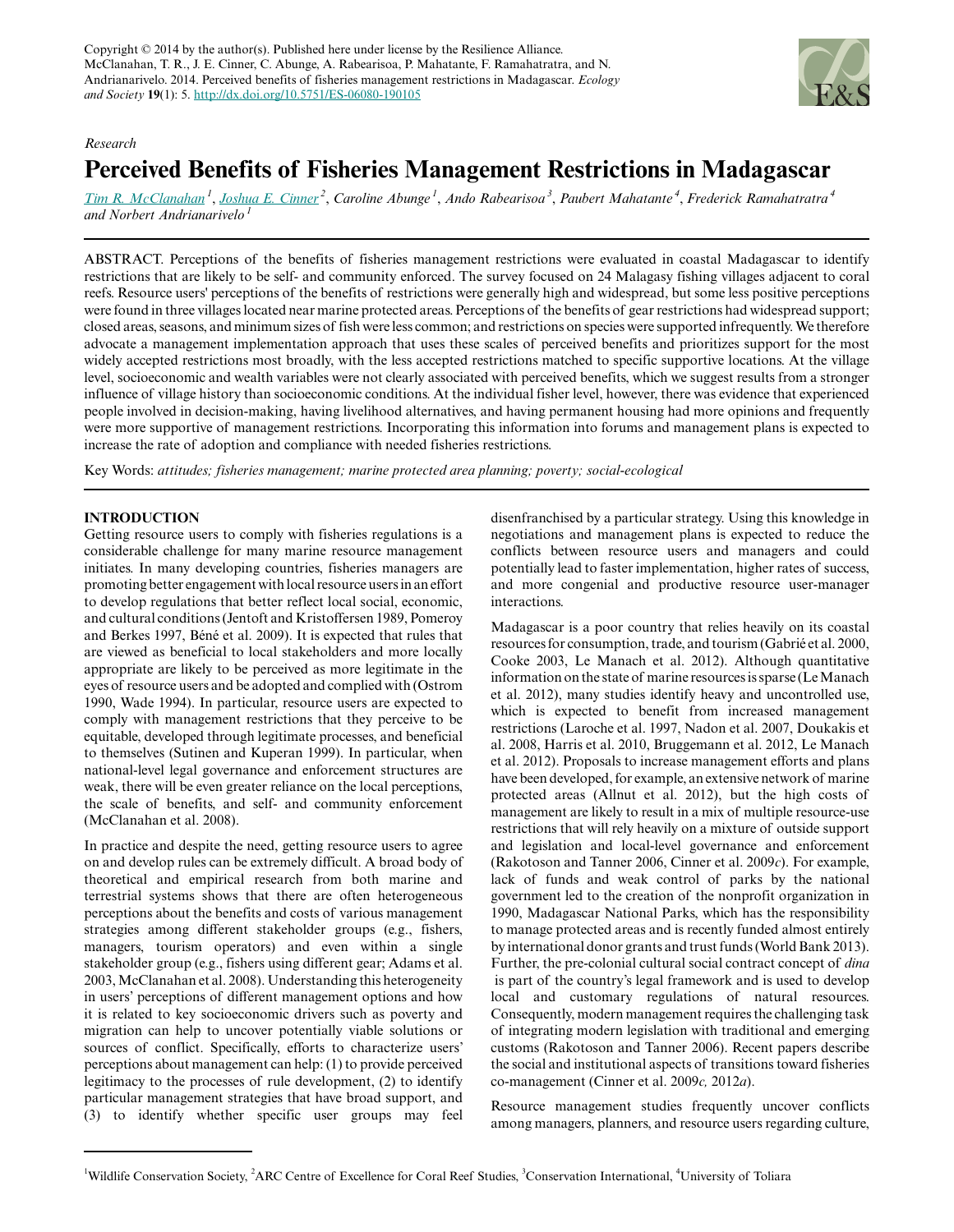perceptions, and the making and enforcement of rules at different levels of governance (Keller 2009). These conflicts have frequently resulted in low compliance and further resource degradation in forests (Horning 2005). Employment in the environment and fisheries management sector has always been very low in Madagascar and has declined further since the national governance crises in 2009 (World Bank 2013). Consequently, there has been and is very little on-the-ground presence of the national government in fisheries management. Consequently, to help develop the capacity for the emerging community-based management (Rakotoson and Tanner 2006, Cinner et al. 2012*a*), we undertook this study to evaluate the preferences of Malagasy fishers in coral reef areas that are likely to be a high priority for future management plans and associated restrictions, including marine protected areas. We specifically evaluated how fishers perceived benefits of restrictions to themselves and the socioeconomic correlates with these perceptions. Our intentions were to assist the creation of policies and management capable of rapid and successful implementation in which self- and community management are expected to be the main mechanisms of enforcement.

## **Study region**

Madagascar has a long and varied coastline where the northeast and west sides support nearshore coral reefs that are important fishing locations (Gabrié et al. 2000, McClanahan et al. 2009). We studied 24 fishing villages located in eight districts in the major locations where fishing is undertaken on coral reefs (Fig. 1). These villages and districts represent different climatic and socialecological conditions, but all people depend heavily on natural resources. Rainfall and reliance on agriculture are key variables; rainfall is highest in the northeast followed by the northwest, and is very low in the southwest.

In the southwest region, some fishers engage in local and migratory fishing excursions and trade marine resources for key products such as rice (Iida 2005). They use traditional pirogues (3–8 m long) that have an outrigger and sail. The main types of fishing gear in use are line, gill net, beach seine, and spear gun. Studies in the southwest Ranobe area were carried out in four villages in 2008: Madiorano, Amboaboaky, Ambotsibotsike, and Ankilibe. An additional seven communities adjacent the Grande Recife of Toliar were studied during 2010. Two of the villages, Ankilibe and Sarodrano, are adjacent to the city of Toliara while the others are located in rural areas south of the city.

The northeast region of Antongil Bay contains a number of habitats, including estuaries, seagrass beds, mangroves, and coral reefs, and is a seasonal breeding habitat for humpback whale (*Megaptera novaeangliae*). Agriculture and fishing are key livelihood activities (Cinner et al. 2009*b*). A series of national marine protected areas was established in 1997 (Kremen et al. 1999, Cinner et al. 2009*c*), and a number of locally managed marine protected or management areas are being planned for the larger seascape. Local vigilance committees have been created to enforce the law on prohibited fishing gear. Nine villages were surveyed from this region in the three districts of Antalaha in the east, Maroantsetra in the north, and Mananara in the west.

The Ambaja district of the northwest region of Madagascar has a number of proposed management areas, including reefs in the region of Nosy Be, Nosy Komba, Nosy Sakatia, and Ambariotelo. Nosy Sakatia has a coral reef in front of



**Fig. 1.** Map of Madagascar indicating the locations of the fishing villages studied.

Ampasimena village, which is the second largest village after the town of Nosy Be. The island has seven villages, but the two main ones are Antanambe and Ampasimena, and the total population of these villages is approximately 500. Fishing is not the main source of income; it is undertaken by only 19% of the population and is done to supplement the main economy, which is tourism. The marine and fisheries resources are managed under a community-based management structure called RASIS, which was formed by the French Initiative Cooperation in 2000 to reduce deforestation and promote tourism. RASIS is regulated by several *dina* rules (Rakotoson and Tanner 2006). Nosy Komba is a small volcanic island that supports lemurs and is an attraction for tourists. Consequently, the main economic activities include tourism and handicrafts, but other economic activities include boat building and the cultivation of crops such as rice, sugar cane for rum, and vanilla. The country's oldest fishery reserve, Tanikely Marine Reserve, is located nearby and is the main form of management. The villages of Ambarono and Ambariotelo were also sampled. Ambarano is a park village of approximately 2000 people, many who fish and are affected by the Tanikely Reserve. Ambariotelo is under the authority of a local queen who controls the use of natural resources through local taboo restrictions, including one that restricts visitors from other villages. Nevertheless, the rules are most frequently focused on the use of the forest.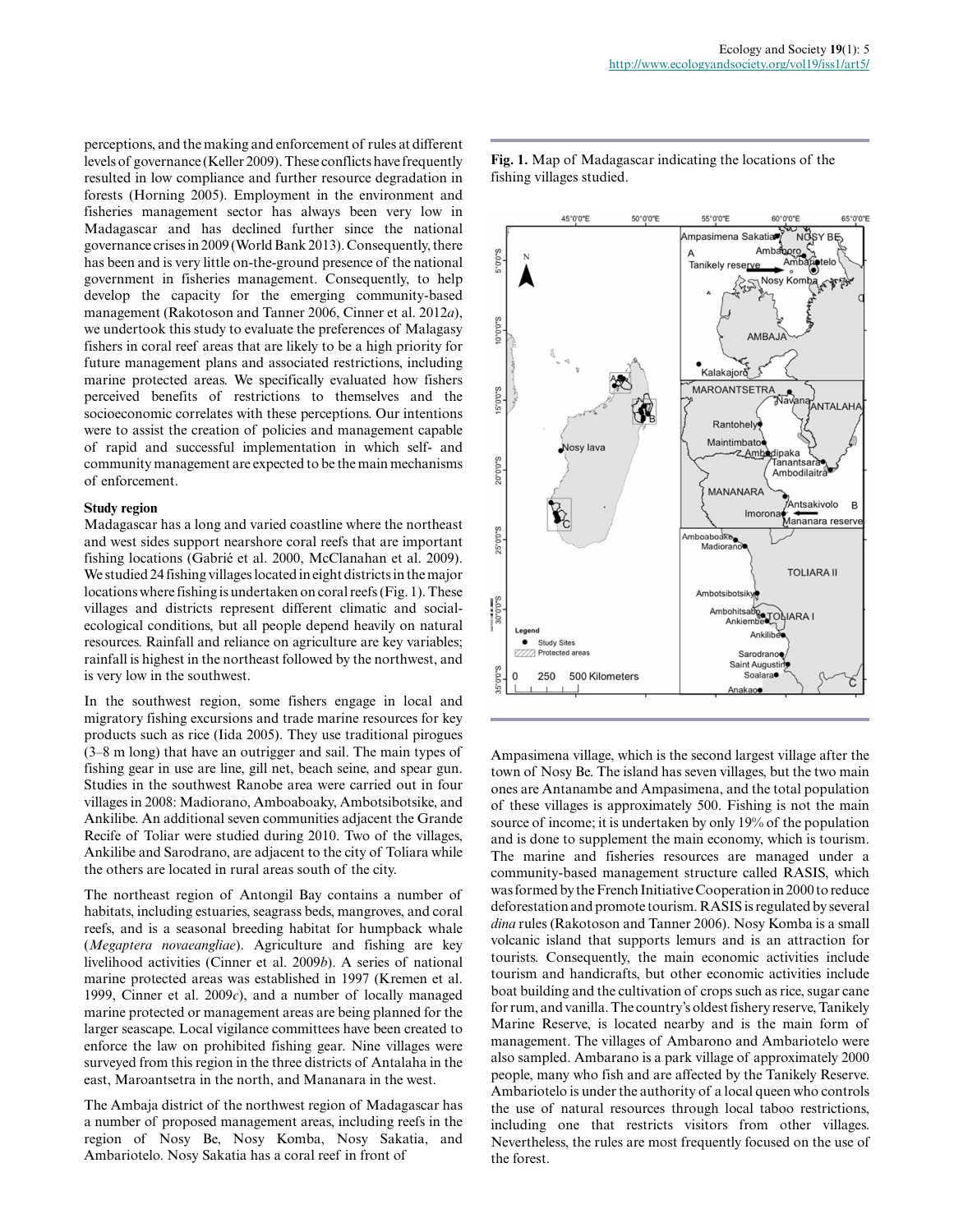|  |  | Table 1. Description of independent variables used in the analyses. |  |  |  |
|--|--|---------------------------------------------------------------------|--|--|--|
|--|--|---------------------------------------------------------------------|--|--|--|

| Variable                          | Description                                                    | Data type  |
|-----------------------------------|----------------------------------------------------------------|------------|
| Community decision-making         | Whether respondent was involved in community decisions         | Binary     |
| Community organizations           | Whether respondent was involved in community organizations     | Binary     |
| Migrant                           | Whether respondent was from the village or born somewhere else | Binary     |
| Material lifestyle 1 <sup>†</sup> | Principal component 1 from analysis                            | Continuous |
| Material lifestyle 2              | Principal component 2 from analysis                            | Continuous |
| Expenditures                      | Household's biweekly expenditures                              | Continuous |
| Education                         | Number of years of formal education                            | Continuous |
| Number of occupations             | Number of different occupations in the household               | Continuous |
| Age                               | Years of age                                                   | Continuous |
| Landing site                      | Landing site/village where the respondent lived                | Nominal    |

†Material lifestyle is based on the status of the household wealth.

# **METHODS**

#### **Field sampling methods**

Surveys of people's socioeconomic conditions and preferences for different types of fisheries management were conducted between 2008 and 2010 in 24 fishing villages (Fig. 1). A total of 519 individual surveys were completed using a mixture of interviews at landing sites and a generalized household survey (Table 1). Fishers were haphazardly sampled in the largest villages, but in smaller villages, the whole village was surveyed. In the larger villages, sampling followed the procedure of obtaining the names of fishers and their main gear use from village leaders, and interviewees were randomly selected in proportion to the gear use in the village.

We used a questionnaire described previously in which the interviewees are asked about their preferences for certain fisheries restrictions in terms of the sustainability of the resource and who benefits from the restriction (McClanahan et al. 2008). Interviewees were asked about their level of agreement with various management options on a five-point Likert scale. Interviewees were asked about their level of agreement with areabased management (marine protected areas), spatial closures, seasonal closures, restrictions on fishing gear, and limits on the minimum size and species captured. For each restriction, a question was asked using the following example format: "Do you believe that [spatial closures] are a good way to sustain fisheries?" Responses or levels of agreement were assessed as: agree completely, agree somewhat, neutral, disagree somewhat, and disagree completely; "do not know" was recorded separately and then dropped from the analyses. Then for each question, the interviewee was asked who benefits and by how much from these restrictions, with self, community, and government as possible answers, and benefits rated by marking an "X" on a 10-cm scale that ranged from no to high benefits. Additional socioeconomic and demographic questions examined respondents' age, education, livelihood options, material assets, expenditures, and their history of movement and employment (Cinner et al. 2009*a*).

Of the 519 interviews, a total of 465 interviews were sufficiently complete, clear, and error free for the subsequent statistical analyses. The largest problem was often weak comprehension of marine protected area (MPA) implementation and functions and how MPAs differ from spatial closures, and this question was therefore dropped from the analyses. The responses to benefits to self were most frequently understood and answered clearly and were, therefore, the basis for most of the subsequent analyses.

## **Data analysis**

The material lifestyle score was based on the presence/absence of radio/cassette player and electricity in the specific household and an ordinal scale (bounded between 0 and 1) based on the quality of wall, roofing, and floor materials. For example, intermediate quality building materials such as a wooden plan floor was given a 0.5, whereas higher quality materials such as concrete or metal were given a 1, and lower quality such as bush material was given a 0. The final score was based on multiple variables and determined by conducting a principal component analysis using varimax rotation.

Hierarchal cluster analysis using the Ward method (JMP Statistics 5.0) based on the perceived benefit to self for five management restrictions was done on the villages' average responses to determine if there were distinct groups of villages with similarities in perceived benefits. This produced five clusters that we scaled from most to least positive. These cluster groups were the basis of subsequent analyses with socioeconomic and perceived benefits of management variables.

To determine relationships between our dependent variables (fishers' perceived benefits from the management options) and independent variables (fishers' socioeconomic conditions), we used three types of nonparametric statistical analysis, depending on the type of data (Table 1). Data were not normally distributed; thus, we used a Mann-Whitney U-test to test whether the mean rank of perceived benefits from the management options were different between our binary rankings such as between those that were involved in decision-making and those that were not. Further, we used Spearman rank correlation to determine whether levels of perceived benefits of the management options were correlated with continuous independent variables such as the number of different occupations in the household. We used the Kruskal-Wallis test to examine whether the ranks of fishers' perceived benefits were different between the different landing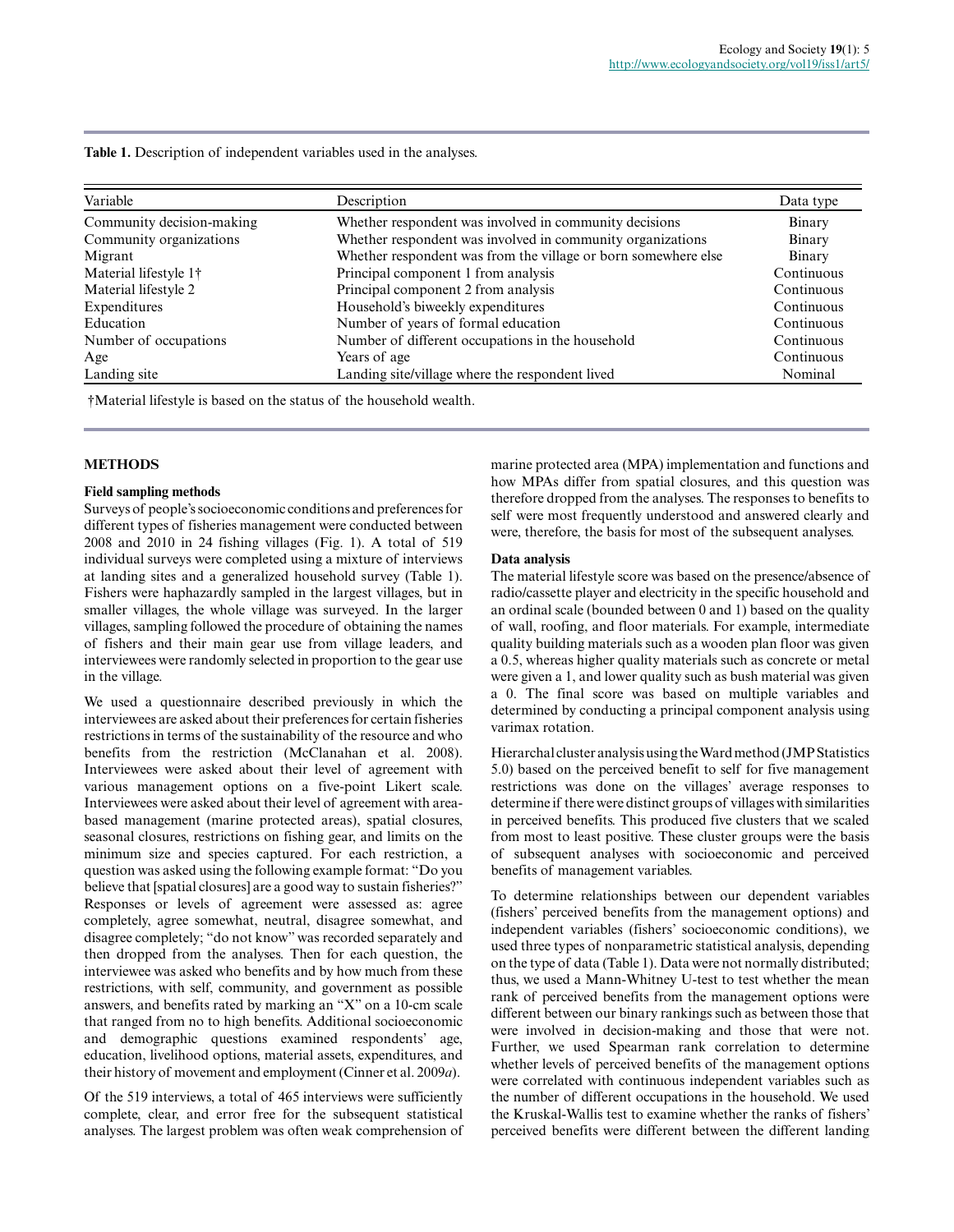Table 2. Respondent characteristics showing sites, sample size, and mean  $\pm$  SE of age of respondent, level of education, biweekly expenditure, perceived mean disparity, and numbers of years in occupation. There are two coastal districts in the Toliara Province.

| Region                        |                        |                          |                           |                            |                                      |                                  |
|-------------------------------|------------------------|--------------------------|---------------------------|----------------------------|--------------------------------------|----------------------------------|
| District                      | Landing site           | Number of<br>respondents | Age of<br>respondent (yr) | Level of education<br>(yr) | Biweekly expenditure<br>$(Ariary)$ † | Number of years<br>in occupation |
| Southwest-Toliara             |                        |                          |                           |                            |                                      |                                  |
| Toliara 1                     | Ankiembe               | 31                       | $33.0 \pm 1.9$            | $3.1 \pm 0.4$              | $73,548 \pm 4527$                    | $17.7 \pm 2.0$                   |
| Toliara 1                     | Ambohitsabo            | 30                       | $32.6 \pm 1.9$            | $5.8 \pm 0.4$              | $73,000 \pm 6559$                    | $16.0 \pm 1.7$                   |
| Toliara <sub>2</sub>          | Anakao                 | 30                       | $32.5 \pm 1.5$            | $6.2 \pm 0.5$              | $65,667 \pm 1987$                    | $16.2 \pm 1.8$                   |
| Toliara <sub>2</sub>          | Saint Augustin         | 30                       | $40.4 \pm 2.6$            | $5.2 \pm 0.5$              | $77,500 \pm 5977$                    | $25.8 \pm 2.7$                   |
| Toliara <sub>2</sub>          | Sarodrano              | 30                       | $37.7 \pm 2.2$            | $5.9 \pm 0.7$              | $69,000 \pm 4230$                    | $22.1 \pm 2.1$                   |
| Toliara <sub>2</sub>          | Ankilibe               | 60                       | $34.6 \pm 1.9$            | $2.9 \pm 0.3$              | $71,662 \pm 4298$                    | $20.2 \pm 1.8$                   |
| Toliara <sub>2</sub>          | Soalara                | 30                       | $32.8 \pm 1.7$            | $4.8 \pm 0.4$              | $48,583 \pm 4835$                    | $17.2 \pm 2.0$                   |
| Southwest-Ranobe              |                        |                          |                           |                            |                                      |                                  |
| Toliara 2                     | Amboaboake             | 10                       | $37.6 \pm 5.1$            | $2.6 \pm 0.8$              | $54,911 \pm 12,440$                  | $22.9 \pm 5$                     |
| Toliara <sub>2</sub>          | Ambotsibotsiky         | 10                       | $29.6 \pm 3.9$            | $1.5 \pm 0.6$              | $62,000 \pm 13,730$                  | $20.3 \pm 3.3$                   |
| Toliara <sub>2</sub>          | Madiorano              | 10                       | $39.7 \pm 5.6$            | $5.0 \pm 0.8$              | $44,375 \pm 9654$                    | $24.1 \pm 4.3$                   |
| Northeast Antongil Bay        |                        |                          |                           |                            |                                      |                                  |
| Antalaha                      | Ambodilaitra           | $\overline{7}$           | $28.7 \pm 2.9$            | $4.3 \pm 1.1$              | $31,571 \pm 11,447$                  | $9.4 \pm 2.4$                    |
| Mananara                      | Antsirakivolo          | 5                        | $35.8 \pm 7.2$            | $5.0 \pm 1.2$              | $31,000 \pm 6204$                    | $11.2 \pm 3.9$                   |
| Mananara                      | Imorona                | 20                       | $38.9 \pm 2.7$            | $4.5 \pm 0.6$              | $53,500 \pm 16,055$                  | $15.1 \pm 2.5$                   |
| Maroantsetra                  | Ambodipaka             | 18                       | $35.4 \pm 2.8$            | $4.7 \pm 0.5$              | $47,778 \pm 6693$                    | $13.2 \pm 1.9$                   |
| Maroantsetra                  | Maintimbato            | 10                       | $40.6 \pm 2.9$            | $4.0 \pm 0.6$              | $27,500 \pm 1863$                    | $12.8 \pm 3.0$                   |
| Maroantsetra                  | Navana                 | 8                        | $32.6 \pm 2.6$            | $5.0 \pm 0.4$              | $21,875 \pm 1619$                    | $11.25 \pm 2.6$                  |
| Maroantsetra                  | Rantohely              | 25                       | $35.6 \pm 1.6$            | $4.9 \pm 0.3$              | 75,800 ± 7882                        | $9.8 \pm 0.8$                    |
| Maroantsetra                  | Tanantsara             | 22                       | $31.2 \pm 1.5$            | $5.0 \pm 0.3$              | $69,773 \pm 8543$                    | $11.7 \pm 0.8$                   |
| Northeast                     |                        |                          |                           |                            |                                      |                                  |
| Hellville                     | Ambanoro               | 30                       | $38.8 \pm 1.5$            | $4.6 \pm 0.8$              | $47,167 \pm 12,716$                  | 12.6 $\pm$ 1.5                   |
| Ambaja                        | Ambariotelo            | 30                       | $35 \pm 1.7$              | $4.6 \pm 0.7$              | $28,833 \pm 3944$                    | $6.9 \pm 1.2$                    |
| Nosy Be                       | Ampasimena Sakatia     | 29                       | $35.1 \pm 1.9$            | $5.0 \pm 0.6$              | $31,879 \pm 3372$                    | $12.0 \pm 1.8$                   |
| Nosy Be                       | Kalakajoro             | 5                        | $36.6 \pm 7.6$            | $2.0 \pm 1.3$              | $45,000 \pm 2236$                    | $14.8 \pm 6.4$                   |
| Nosy Be                       | Nosy Komba             | 30                       | $37.6 \pm 1.8$            | $7.1 \pm 0.9$              | $42,000 \pm 12,725$                  | $7.1 \pm 0.8$                    |
| Nosy Be                       | Nosy Lava              | 10                       | $38.3 \pm 4.1$            | $4.5 \pm 0.9$              | $43,000 \pm 6155$                    | $18.3 \pm 4.4$                   |
|                               |                        |                          |                           |                            |                                      | #160:                            |
|                               | Grand total of fishers | 519                      | $35.4 \pm 0.5$            | $4.7 \pm 0.1$              | $56,625 \pm 1805$                    | $15.7 \pm 0.5$                   |
| †USD \$1~2000 Ariary in 2009. |                        |                          |                           |                            |                                      |                                  |

sites/villages. However, the question on protected areas was not included in the analysis because it was lacking one-half of responses. One-way ANOVA and post-hoc Tukey multiple comparisons were used to test for differences among the five response clusters.

## **RESULTS**

# **Socioeconomic characteristics**

Respondents were largely in their mid-30s, had approximately five years of education, had a biweekly expenditure of 56,000 Ariary (USD \$23), and had worked in their occupation for 16 years (Table 2). The principal component analysis of material lifestyle factors resulted in two factors that explain 64.5% of the variance (first component explains 43.1%). Materials for the house structure loaded highly on factor 1, whereas the presence of electricity and a radio loaded highly on component 2 (Table 3).

# **Village perceptions of benefits**

Cluster analysis of the responses on perceived benefits of management restrictions to the fishers interviewed produced five distinct clusters for the villages, with three to six villages per cluster (Fig. 2). There was considerable mixing of villages between districts and regions and, although there was no clear distinction between villages based on the regions, the southwest rural villages

were generally more moderate about benefits of restrictions to themselves than the more positive north region. Nevertheless, there were villages with relatively negative perceived benefits in Ambariotelo and Nosy Komba in the northwest and Antsirakivolo and Imorona in Mananara in the northeast.

**Table 3.** Rotated factor loadings from principal component analysis of the material lifestyle scores.

|                             |          | Loadings                |  |  |  |
|-----------------------------|----------|-------------------------|--|--|--|
| Material lifestyle variable |          | Component 1 Component 2 |  |  |  |
| Wall materials              | 0.892    | $-0.003$                |  |  |  |
| Roofing materials           | 0.817    | 0.153                   |  |  |  |
| Floor materials             | 0.812    | 0.049                   |  |  |  |
| Radio/cassette player       | $-0.084$ | 0.850                   |  |  |  |
| Electricity                 | 0.168    | 0.561                   |  |  |  |

Perceived sustainability of management restrictions for the five village clusters for each restriction indicated significant differences between village clusters for all restrictions except for gear restrictions, which were viewed positively by all village clusters (Fig. 3). Restrictions on gear, closed areas and seasons,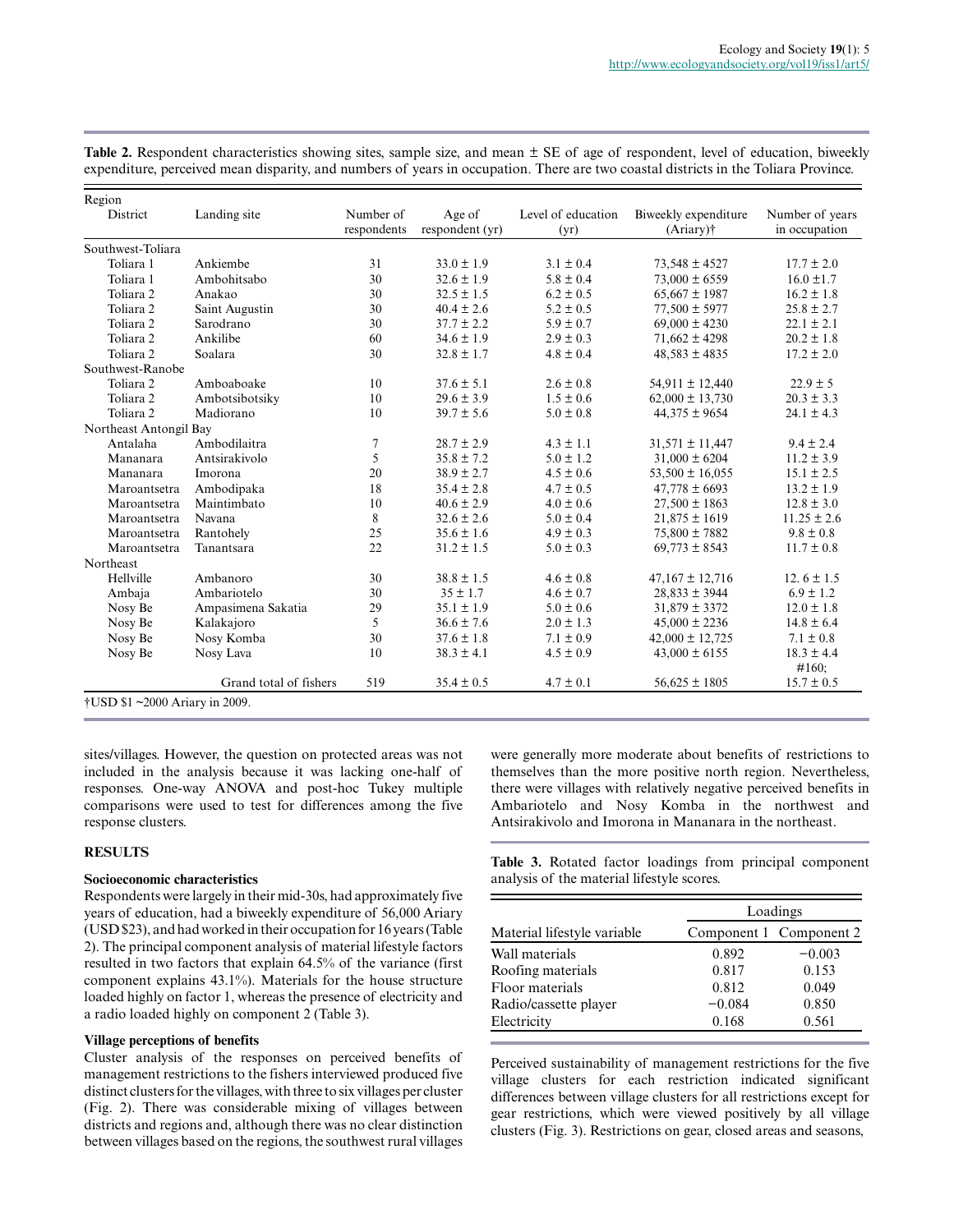**Fig. 2.** Hierarchical cluster analysis (Ward method) based on fishers' ratings of personal benefits from the five management restrictions. Clusters are numbered from the most to least positive rating of restrictions. These five cluster groups were used in subsequent analyses. The government districts of the sampled landing sites are shown in the legend.



and minimum size of fish were scaled highly but with some differences among clusters and villages (Fig. 3). The sustainability of closed areas was similar for most groups, but scaled very positive for the most positive villages. Species selection was only slightly positive for the two most positive village clusters.

The perceived benefit of restrictions to the fishers themselves were generally positive, with the exception of restrictions on species, for which only the two most positive clusters agreed that species restrictions would benefit themselves and promote sustainability (Figs. 3 and 4). Fishers that did not support species restrictions believed that all species should be used (Table 4). Gear restrictions

were the most positive for sustainability and personal benefits, and the most common reasons given for these benefits were conservation and ease of enforcement. Changes in catch, breeding, conservation, and reduced fishing grounds were often given as reasons for and against closed areas, closed seasons, and minimum fish length restrictions.

# **Socioeconomic associations**

There were statistical differences in the social metrics of the clusters with the exception of the fisher's age (Table 5). However, these differences did not follow clear gradients along the scaling of clusters from least to most positive. Nevertheless, when evaluating the patterns at the level of respondent, there were more significant associations (Table 6). Specifically, fishers involved in community decision-making had a higher scaling of perceived benefits to themselves from closed areas, closed seasons, and species restrictions, but lower scaling of gear restrictions (Table 6). Fishers involved in community organizations scaled perceived benefits for closed seasons low but species restrictions high. Migrant fishers scaled species restriction benefits to themselves  $l$ ow.

**Table 4.** Common reasons for agreement and disagreement with various management options. Number of responses is in parentheses.

| Management<br>option | Disagree completely                                                                        | Agree completely                                                                                |
|----------------------|--------------------------------------------------------------------------------------------|-------------------------------------------------------------------------------------------------|
| Closed areas         | 1. Not beneficial<br>2. Reduced fishing ground                                             | 1. Improved catch (76)                                                                          |
| Closed seasons       | N/A                                                                                        | 1. Breeding season (292)<br>2. Conservation (48)                                                |
| Gear restriction     | 1. Gear protection (12)                                                                    | 1. Conservation (83)<br>2. Enforcement (83)<br>3. Beneficial? $(52)$<br>4. Opinion differs (59) |
| Minimum fish<br>size | N/A                                                                                        | 1. Conservation (40)                                                                            |
|                      | Species selection 1. All species are important<br>for use $(91)$<br>2. Not beneficial (21) | 1. Food web balance (21)                                                                        |

Fishers' material lifestyle metrics associated with the material permanency of their houses were positively associated with their support for closed areas and species restrictions. Species restrictions and closed seasons were negatively associated with the second material lifestyle axis, which indicates more support for these restrictions with higher house permanency but not with the electrification of their houses and ownership of a radio. Education was low overall and had no association apart from weak positive support for gear restrictions. The respondent's number of occupations was positively associated with all restrictions, with older fishers more supportive of closed areas and species restrictions.

#### **DISCUSSION**

The stated support for personal benefits and perceived sustainability arising from management restrictions in Madagascar's coastal villages was generally strong and widespread. There were no clear differences at the regional levels that might suggest that the scaling of management was related to regional or climatic environments. For example, people living in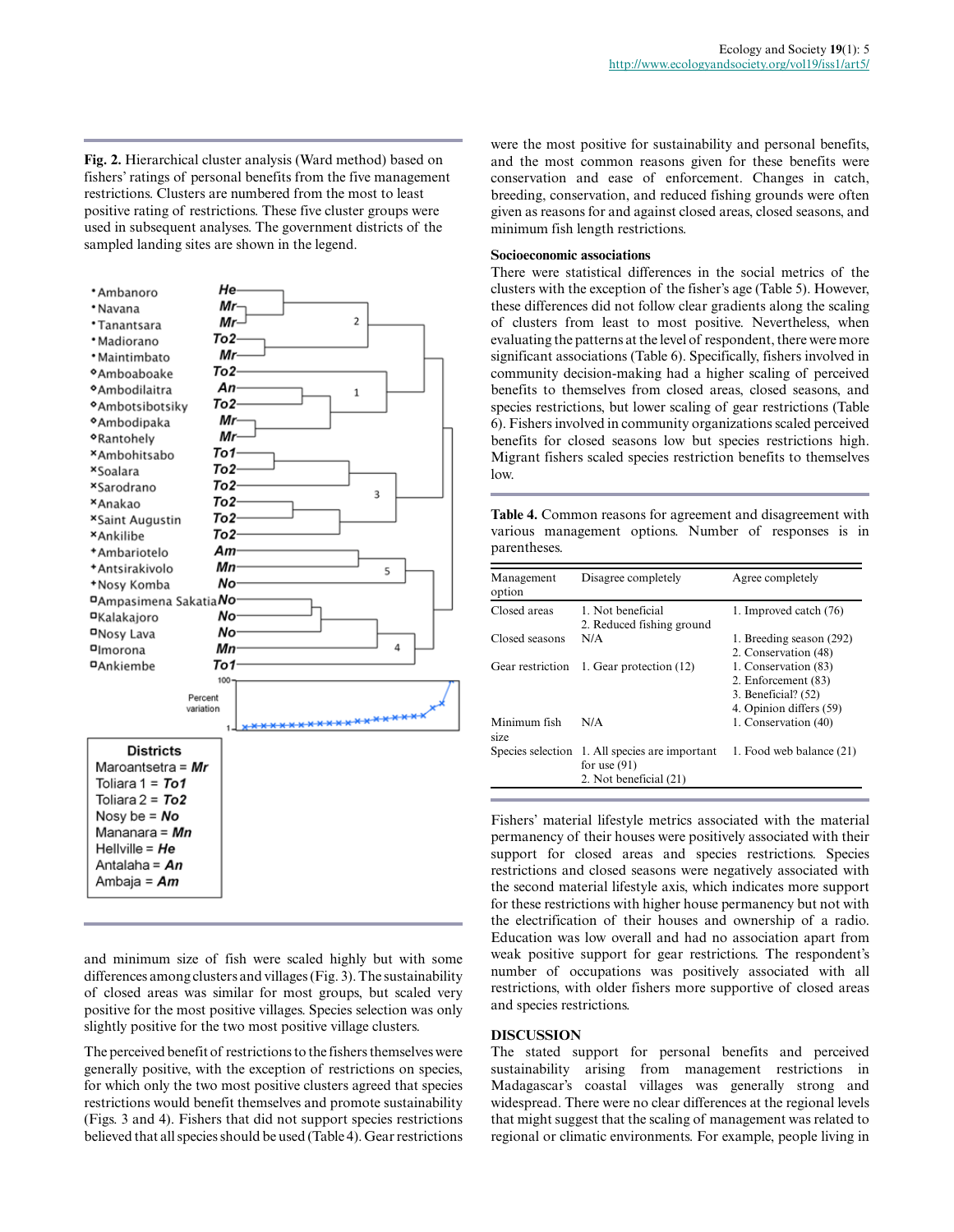**Fig. 3.** Fishers' ratings (mean ± SE) of the perceived sustainability of five proposed management restrictions analyzed for five village clusters, based on fishers' perceived personal benefits from the restriction. Results of nested ANOVA for tests of differences between clusters and nested villages are given for each restriction.



the southwest region live in a dry climate with high reliance on fishing, whereas the climate in the northeast is wet and there is more dependence on farming, yet we found no evidence that the climatic conditions produced strong differences in perceptions. The Vezo people interviewed in the southwest region strongly associate with the maritime activities to the extent that the definition of their ethnicity is the action of doing maritime activities rather than a definition based on genetics or place of origin (Astuti 1995). Vezo are described as being defiant to concepts of kinship ties and have historically avoided efforts to be attached to kin origins, which they see as potentially oppressive to their autonomy and lifestyle. In contrast, ancestry and connections to past relatives is reported to be a critical part of people's identity around Antongil Bay, where the main ethnic group is Betsimisaraka (Keller 2008). Those Antongil Bay people who are descended from slaves are reported to be trying to restore a permanent kinship and attachment to kin by establishing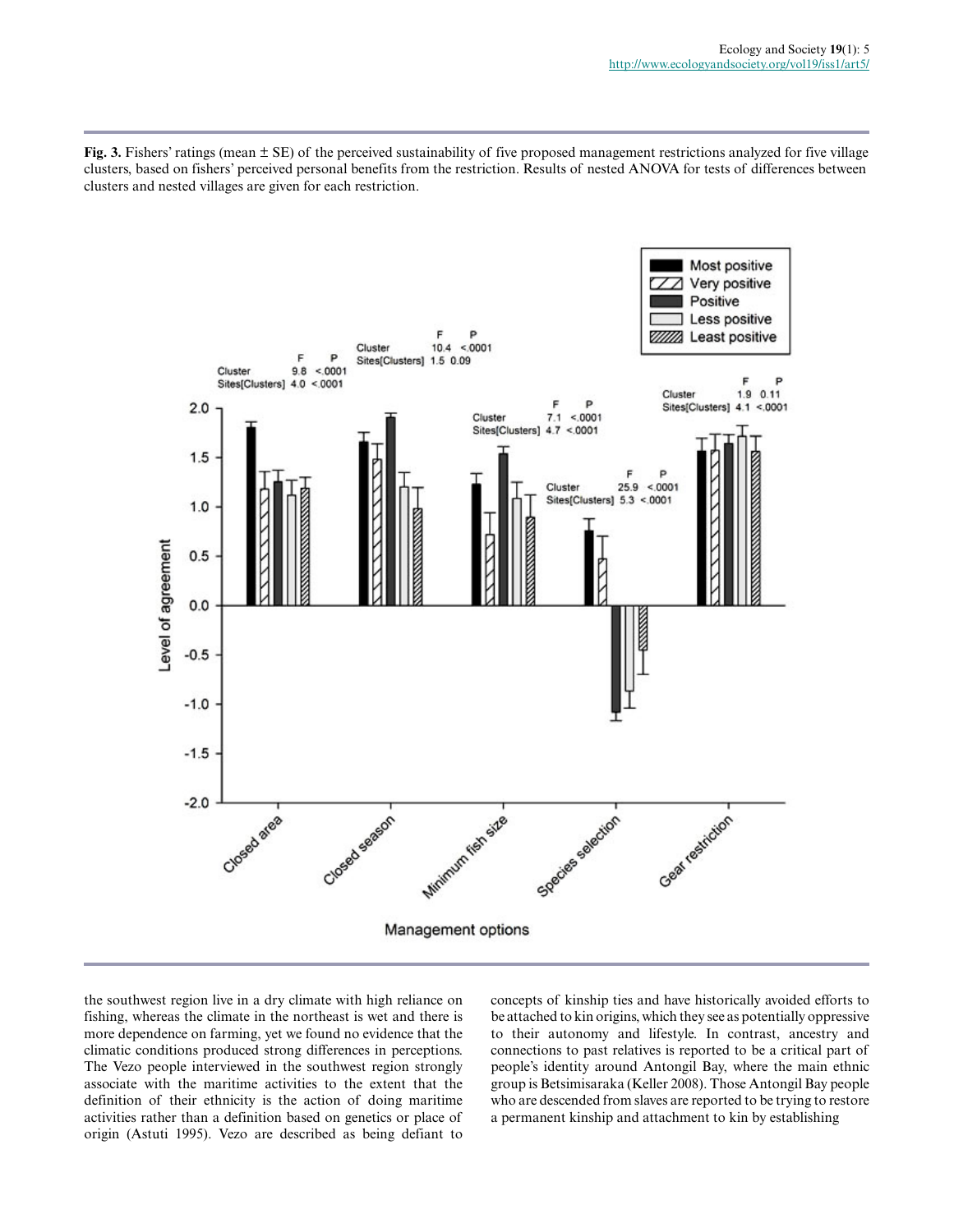|                                         | Number of years in<br>occupation | Perceived mean<br>benefit | Age of respondent<br>(yr) | Level of education<br>(yr) | Biweekly expenditure<br>$(Ariary)$ † |
|-----------------------------------------|----------------------------------|---------------------------|---------------------------|----------------------------|--------------------------------------|
| Cluster                                 |                                  |                           |                           |                            |                                      |
| Most positive                           | $13.9 \pm 1.2 B$                 | $0.5 \pm 0.1 B$           | $38.4 \pm 1.6$ A          | $4.4 \pm 0.5 B$            | $39,464 \pm 7052 B$                  |
| Very positive                           | $13.4 \pm 0.9 B$                 | $5.1 \pm 0.3$ A           | $33.6 \pm 1.1$ A          | $4.2 \pm 0.2$ AB           | $61,100 \pm 3978$ A                  |
| Positive                                | $19.7 \pm 0.9$ A                 | $0.3 \pm 0.1$ A           | $35.0 \pm 0.9$ A          | $4.8 \pm 0.2$ A            | $67,713 \pm 2057$ A                  |
| Less positive                           | $7.34 \pm 0.7 B$                 | $-0.3 \pm 0.1$ A          | $36.3 \pm 1.3$ A          | $5.8 \pm 0.5$ AB           | $35,076 \pm 6160$ A                  |
| Least positive                          | $15.4 \pm 1.2$ C                 | $-1.2 \pm 0.1$ C          | $35.6 \pm 1.2$ A          | $4.0 \pm 0.3 B$            | $52,122 \pm 4231$ C                  |
| <b>ANOVA</b>                            |                                  |                           |                           |                            |                                      |
| $\boldsymbol{N}$                        | 465                              | 465                       | 465                       | 464                        | 465                                  |
| $R^2$                                   | 0.14                             | 0.30                      | 0.01                      | 0.03                       | 0.14                                 |
| F ratio                                 | 18.36                            | 49.4                      | 1.73                      | 3.69                       | 18.02                                |
| $\boldsymbol{P}$                        | ${}< 0.0001$                     | ${}_{0.0001}$             | 0.14                      | 0.0057                     | ${}_{0.0001}$                        |
| $\dagger$ USD \$1 ~2000 Ariary in 2009. |                                  |                           |                           |                            |                                      |

**Table 5.** Summary of key descriptions (mean ± SE) of the respondents in the three clusters of management preferences and one-way ANOVA test of significance. The material lifestyle metric is a multivariate principal component analysis scaling based on ownership of various household items; positive values indicate greater material assets and vice versa. Different uppercase letters indicate significant differences among clusters based on post-hoc Tukey multiple comparisons.

**Fig. 4.** Mean (SD) perceived personal benefit for each management restriction presented for the five village clusters (Fig. 2). A score of 10 indicates the maximum benefit. Results of ANOVA for differences between village clusters are given.



permanent grave sites where kin are buried and will be identified in the future as a place of origin. Thus, kinship and ancestry is a critical part of their culture, and the expansion of kin is seen as fulfilling the wishes of their ancestors and the purpose of life.

While the above indicates that there are at least two very divergent views of ethnicity and culture in Madagascar, these are not strongly associated with stated preferences for fisheries restrictions. Both of these core cultural views may, however, run into conflict with resource management restrictions, but for very different reasons. The Vezo view of their right to use the sea, and some Antongil Bay people's view of their right to increase kin and human population density, can both conflict with resource management and environmental agendas. Iida (2005) described the Vezo as being aware of the resource decline, but their response was to increase migratory fishing rather than increase local management restrictions. Keller (2008) describes farmers around Antongil Bay as feeling defeated in life's purpose by proposed forest management restrictions. The sum of these reports exposes an irony that if these views and responses to management are pervasive, regardless of the underlying causes, then why is there considerable and generally widespread favor toward fisheries management restrictions? Could this arise from the complexities of context in which people evaluate their values and decisions and respond to questions?

Investigations into respondent bias conclude that there are cultural bias effects on value-type questions that can reflect core cultural elements (Smith 2004, Fischer et al. 2009). Respondents may see management restrictions as socially desirable, may profess favor if they perceive the interviewee to be in favor of the restrictions, or may have an overall culture of acquiescence when answering questions regardless of the content of the question. A positive acquiescence style has been associated with countries with high income inequality, poverty, collectivistic social organization, feminine values, low power distance, and low stability in governance and civil rights (Fischer et al. 2009). These personality and cultural metrics have not been studied specifically for Madagascar, but some of these elements, particularly poverty,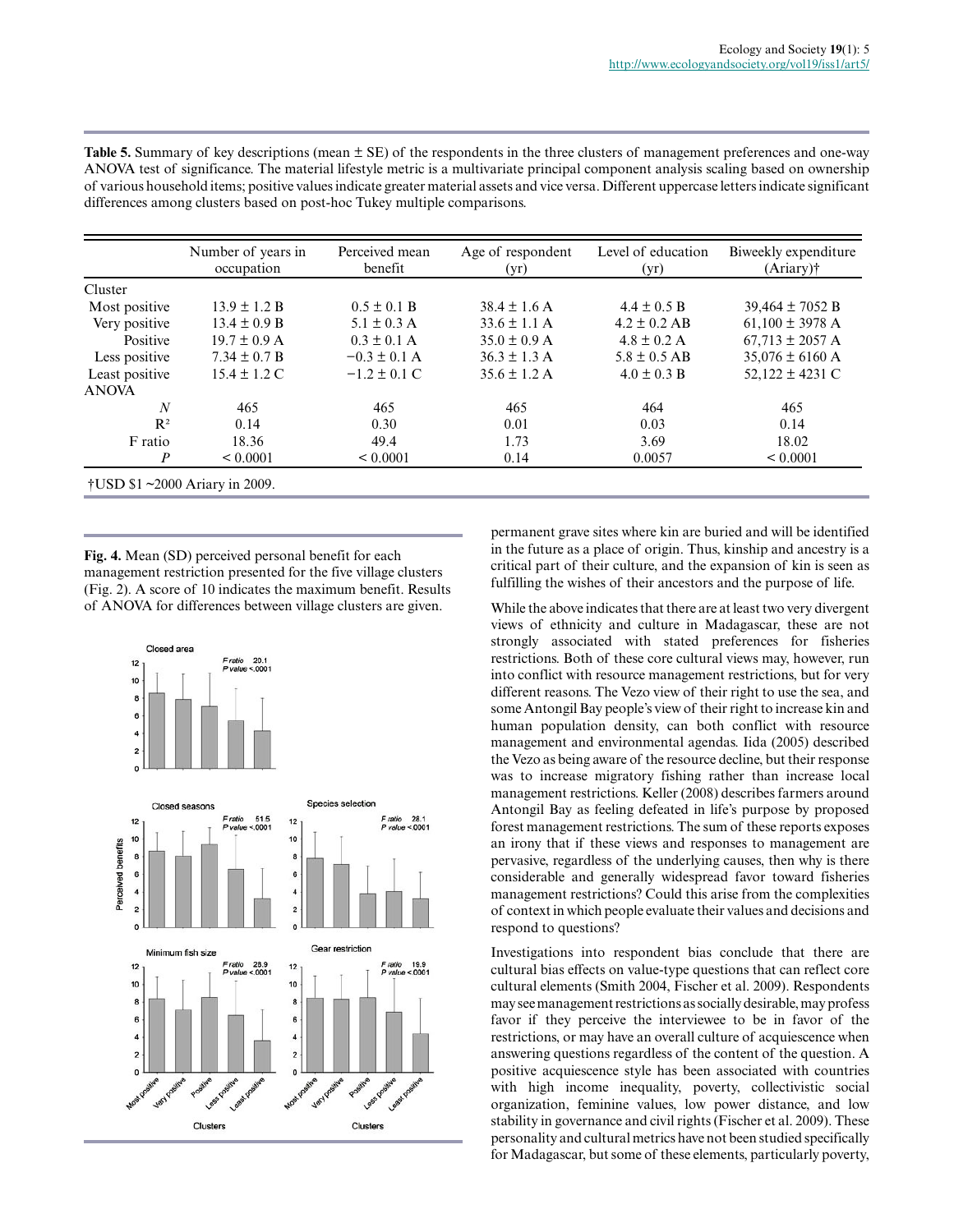|                               | Closed areas | Closed seasons | Minimum fish<br>size | <b>Species</b><br>restriction | Gear restriction |
|-------------------------------|--------------|----------------|----------------------|-------------------------------|------------------|
| Community decision-making (1) | 0.001        | 0.001          | 0.07                 | 0.001                         | $0.006(-)$       |
| Community organizations (1)   | 0.30         | $0.001(-)$     | 0.054                | 0.001                         | 0.21             |
| Migrant $(1)$                 | 0.87         | 0.27           | 0.37                 | $0.001(-)$                    | 0.39             |
| Material lifestyle 1 (2)      | 0.026        | 0.76           | 0.72                 | 0.094                         | 0.11             |
| Material lifestyle 2 (2)      | $0.001(-)$   | $0.011(-)$     | 0.33                 | $0.001(-)$                    | 0.78             |
| Expenditures (2)              | 0.19         | 0.001          | 0.001                | $0.001(-)$                    | 0.007            |
| Education (2)                 | 0.23         | 0.63           | 0.69                 | 0.25                          | 0.05             |
| Number of occupations (2)     | 0.002        | 0.013          | 0.001                | 0.001                         | 0.001            |
| Age $(2)$                     | 0.011        | 0.49           | 0.48                 | 0.043                         | 0.78             |
| Landing site $(3)$            | 0.001        | 0.001          | 0.001                | 0.001                         | 0.001            |

Table 6. Levels of significance† for the relationships between socioeconomic factors and perceived benefits to self for different management options based on principal components analysis‡.

†*P* values.

‡Relationships are positive unless indicated in parentheses.

weak and unstable civil governments, and collective organization, are clearly present in this country and in the broader region (Schmitt et al. 2007, Hofstede et al. 2010). Additionally, Pollnac et al. (2010) found that Malagasy were likely overestimating compliance with marine reserves. Nevertheless, not all aspects of the responses suggest acquiescence because many respondents clearly listed benefits of restrictions as a greater benefit to themselves than the government, which suggests that perceived social desirability at the government scale is less than the personal consideration of the benefit. Consequently, if there is an acquiescent element it is not pervasive to all scales of governance or all restrictions. There was variation in the responses to specific restrictions that suggests that, if there were a bias, it largely influenced absolute and not relative scaling of the restrictions. Overall, the country-level biases of response styles are small unless Madagascar is a rarity to the overall patterns (Fischer et al. 2009).

There were, however, elements of culture and familiarity in responses such as those for area-based management questions, for which many people had difficulty distinguishing area-based management from closures or other more specific restrictions. *Dina* management is usually based on *fady,* which are specific taboo restrictions that are generally clear and distinct and often associated with certain individuals or families, and largely selfenforced. It is possible that people were not familiar with management based on multiple-use zoning (i.e., where activities such as tourism, net fishing, line fishing, etc. are permitted in specific zones) because it does not have a strong cultural precedence. Thus, some people may have simply not had the context to understand the question. This was, however, not universal, and the Masoala National Marine Park in the northeast composes three zones of closures, gear restrictions, and open access (Kremen et al. 1999). Cinner et al. (2009*b,c*) describe *fady* as a latent form of management, but state that it can be undermined by lack of trust, inflexible institutions, poverty, inadequate social-ecological feedbacks, and the lack of a mechanism to implement graduated sanctions. In a low enforcement capacity context such as Madagascar, successful

management largely depends on understanding the social and institutional conditions that facilitate self-compliance (Cinner et al. 2012*b*).

The strongest differences in management preferences were found at the village and cluster levels, which were not clearly associated with socioeconomic variables at this aggregate level of analysis. For example, education and expenditures were not significant at this level of respondent aggregation. Given that all respondents were poor and with primary school levels of education, this may have produced low heterogeneity and subsequent weak gradients among clusters and villages. Consequently, we believe that differences in villages and clusters were more likely to represent local village histories rather than income and education. For example, the histories of fishers' associations with the Mananara Reserve in the northeast and possibly the Tanikely Marine Reserve management or royalty decision-making in the areas of Ambariotelo and Nosy Komba may be responsible for the negative perceptions of benefits in these villages. Indeed, this interpretation is broadly consistent with a body of anthropological and sociological literature that examines how perceptions about conservation are influenced by local cultural context and history (Keller 2008).

At the level of individual fishers, there were more socioeconomic associations with management perceptions. Generally, respondents who were involved in community decision-making, were older, had additional or alternate employment, and were living in more permanent structures had more positive perceptions of the personal benefits of management restrictions. Consequently, there are some elements of knowledge and wealth that promote stronger opinions that might result in great acknowledgement of benefits to themselves or the community. This was, however, not true for all restrictions, as those involved in decision-making and community organization rated some restrictions such as closed seasons and gear restrictions as not personally beneficial. This may represent some experience with restrictions within their communities, in that there may be no individual benefit if, for example, the restrictions were not adopted or not followed by all people and therefore no management benefits were observed. This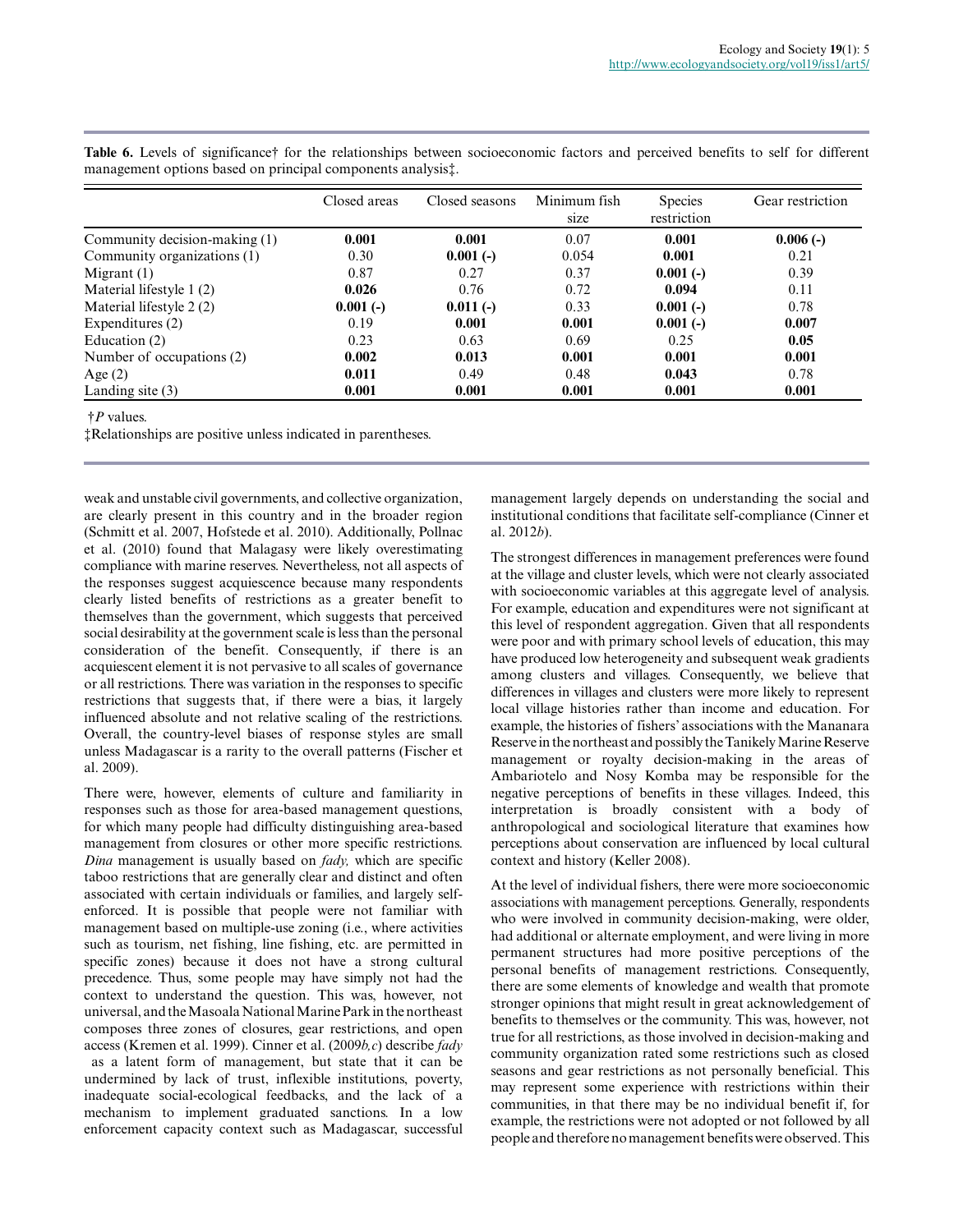may also explain some of the more negative views in communities around the two areas with marine reserves. In general, when respondents questioned the sustainability of the restrictions, they also perceived little benefit to themselves.

Given the poverty and sparse history of national fisheries management implementation (Le Manach et al. 2012), the high rating of management restrictions was unexpected. There are a number of likely explanations for this support including: (1) a widespread recognition of the need for restrictions, (2) lack of experience with fishing restrictions and negative personal effects of these restrictions, (3) acquiescence with suggested restrictions, (4) widespread acceptance of cultural and personal taboos and restrictions, and (5) a stated normative preference but not necessarily a willingness to comply with restrictions once implemented. Clearly, all of these can play a role, and a better understanding of the causes of these perceptions is needed to evaluate their various roles.

Experience with management can promote both positive and negative perceptions depending on specific outcomes and socioeconomic aspects of those affected (Cinner et al. 2012*b*). For example, a study of the controversial Mafia Island marine protected area in Tanzania found that the polarized views were influenced by fishers' dependence on fishing and sources of alternative livelihoods; fishers most reliant on marine resources had negative views whereas those with other livelihood alternatives had positive views (McClanahan et al. 2008). Similarly, views were positive toward protected areas in Kenya among those living close to but not those living far from government-managed closures, and positive views increased with time since MPA establishment (McClanahan et al. 2005, 2012). Consequently, the weak heterogeneity of perceptions in Madagascar may represent a lack of experience, given the few protected areas and weak implementation of national fisheries restrictions.

LeManach et al. (2012) described the widespread, heavy use of marine resources and declining production at the national level in Madagascar. Similarly, a number of studies of terrestrial parks have found increased poverty and marginalization of people living near them (Walsh 2012). Thus, people's perceptions about fisheries management restrictions is expected to change if proposed systems of marine spatial planning are implemented (Allnut et al. 2012). The considerable self- and community reliance of resource users, the weak history of national governance, and current funding of Madagascar National Parks from foreign donors creates some challenges for implementing management, but several policy implications emerged from this study that may be helpful. First, there are some restrictions, such as those on gear, that are likely to have broad appeal and may gain widespread support and possibly succeed if implemented at the national level. Other restrictions such as closed seasons and minimum size of fish are more likely to be adopted among the villages found in the three most positive village clusters, while closures may only have strong early support in the most positive cluster villages. Restrictions on species are not likely to find support at the either the national or most local levels, and an early focus on species restrictions is expected to lead to conflict and undermine management dialogs and plans.

International donor and conservation groups often prefer restrictions on species and closures. This disparity in preference and focus is expected to lead to difficulties and slow progress unless targeted at those specific villages and resource users with the most positive views toward these specific restrictions. Consequently, we advocate an approach that takes advantage of the scales of agreement and perceptions, proceeds from the most to least widely accepted restrictions, and targets restrictions to the spatial scale of the agreement as management developments and influence spread.

Second, the individual-level analysis of preferences suggests that there are a number of social correlates that may also promote greater support for or opinions about management restrictions. These are involvement in decision-making, experienced people, livelihood alternatives, and permanent living conditions. These help to identify socioeconomic targets for implementing restrictions that are holistic in addressing the social-ecological system. These can be looked for and built on or developed along with the management plans and implementation. Cinner et al. (2009*c*) outlined the socioeconomic needs for protected area development and emphasized infrastructure, livelihoods, education, local empowerment, and building trust. Iida (2005) and Bruggemann et al. (2012) both describe the complexity of the problems and the need for forums where the problems and potential solutions can be discussed. Working with, rather than against, selfish perceptions may lead to progress that has been slow to develop but is now greatly needed in Madagascar.

*Responses to this article can be read online at:* [http://www.ecologyandsociety.org/issues/responses.](http://www.ecologyandsociety.org/issues/responses.php/6080) [php/6080](http://www.ecologyandsociety.org/issues/responses.php/6080)

#### **Acknowledgments:**

*This research was supported by the MASMA (Marine Science for Management) program of the WIOMSA (Western Indian Ocean Marine Science Association) and the Catherine T. and John D. MacArthur Foundation. We are grateful for the logistic support provided by Lisa Gaylord, Chris Holmes, Herilila Randriahmahazo, Ravo, Wildlife Conservation Society country program office, and we thank Pascal Thoya for producing the map.*

#### **LITERATURE CITED**

Adams, W. M., D. Brockington, J. Dyson, and B. Vira. 2003. Managing tragedies: understanding conflict over common pool resources. *Science* 302:1915-1916. [http://dx.doi.org/10.1126/](http://dx.doi.org/10.1126/science.1087771) [science.1087771](http://dx.doi.org/10.1126/science.1087771)

Allnut, T. F., T. R. McClanahan, S. Andréfouët, M. Baker, E. Lagabrielle, C. McClennen, A. J. M. Rakotomanjaka, T. F. Tianarisoa, R. Watson, and C. Kremen. 2012. Comparison of marine spatial planning methods in Madagascar demonstrates value of alternative approaches. *PLOS One* 7(2): e28969. [http://](http://dx.doi.org/10.1371/journal.pone.0028969) [dx.doi.org/10.1371/journal.pone.0028969](http://dx.doi.org/10.1371/journal.pone.0028969)

Astuti, R. 1995. "The Vezo are not a kind of people": identity, difference, and "ethnicity" among a fishing people of western Madagascar. *American Ethnologist* 22(3):464-482. [http://dx.doi.](http://dx.doi.org/10.1525/ae.1995.22.3.02a00010) [org/10.1525/ae.1995.22.3.02a00010](http://dx.doi.org/10.1525/ae.1995.22.3.02a00010)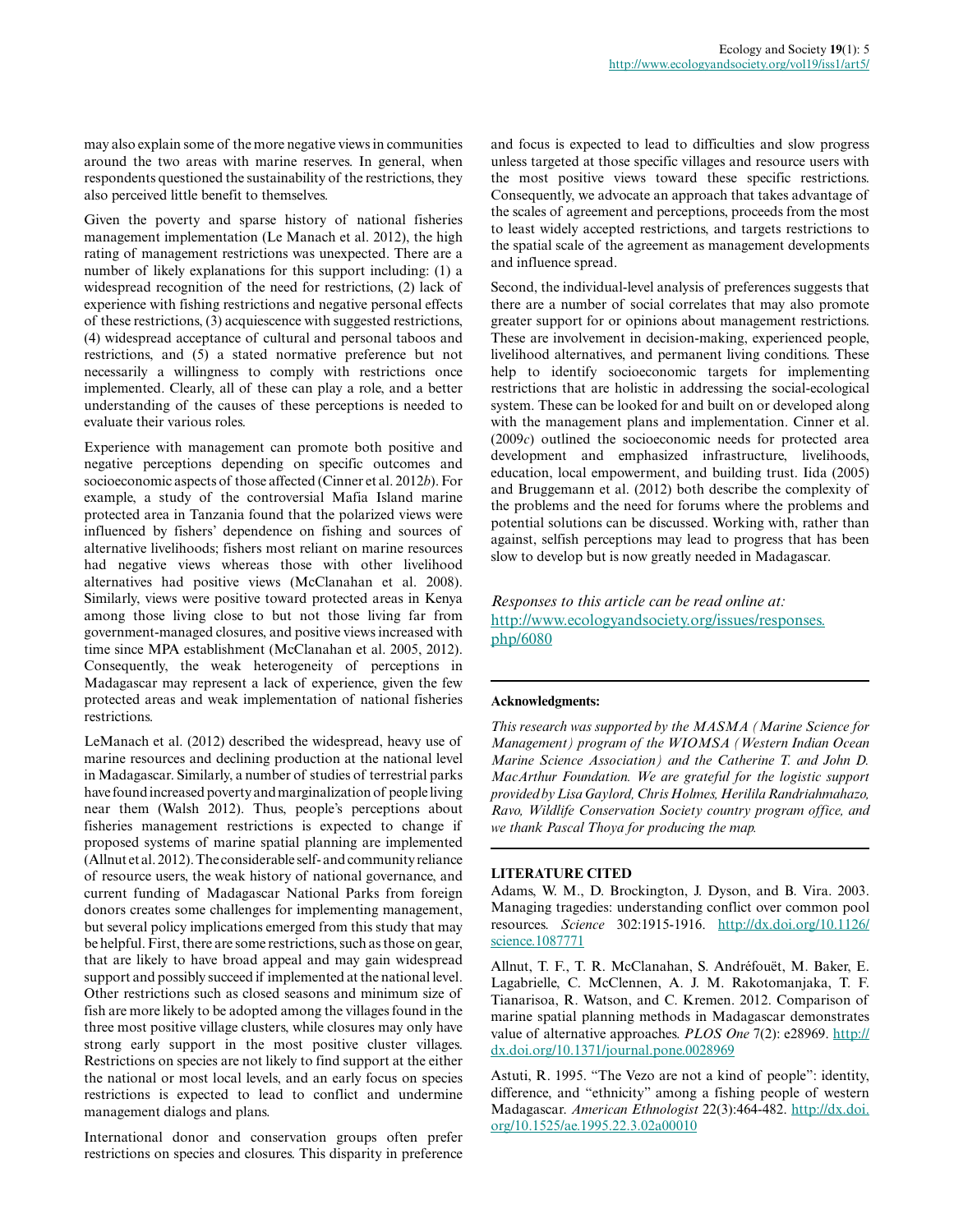Béné, C., E. Belal, M. O. Baba, S. Ovie, A. Raji, I. Malasha, F. Njaya, M. N. Andi, A. Russell, and A. Neiland. 2009. Power struggle, dispute and alliance over local resources: analyzing 'democratic' decentralization of natural resources through the lenses of Africa inland fisheries. *World Development* 37 (12):1935-1950. <http://dx.doi.org/10.1016/j.worlddev.2009.05.003>

Bruggemann, J. H., M. Rodier, M. M. M. Guillaume, S. Andrèfouît, R. Arfi, J. E. Cinner, M. Pichon, F. Ramahatratra, F. Rasoamanendrika, J. Zinke, and T. R. McClanahan. 2012. Wicked social-ecological problems forcing unprecedented change on the latitudinal margins of coral reefs: the case of southwest Madagascar. *Ecology and Society* 17(4): 47. [http://dx.doi.](http://dx.doi.org/10.5751/ES-05300-70447) [org/10.5751/ES-05300-70447](http://dx.doi.org/10.5751/ES-05300-70447)

Cinner, J. E., T. Daw, and T. R. McClanahan. 2009*a.* Socioeconomic factors that affect artisanal fishers' readiness to exit a declining fishery. *Conservation Biology* 23(1):124-130. <http://dx.doi.org/10.1111/j.1523-1739.2008.01041.x>

Cinner, J. E., T. M. Daw, T. R. McClanahan, N. Muthiga, C. Abunge, S. Hamed, B. Mwaka, A. Rabearisoa, A. Wamukota, E. Fisher, and N. Jiddawi. 2012*a.* Transitions toward comanagement: the process of marine resource management devolution in three east African countries. *Global Environmental Change* 22(3):651-658.<http://dx.doi.org/10.1016/j.gloenvcha.2012.03.002>

Cinner, J., M. M. P. B. Fuentes, and H. Randriamahazo. 2009*b.* Exploring social resilience in Madagascar's marine protected areas. *Ecology and Society* 14(1): 41. [online] URL: [http://www.](http://www.ecologyandsociety.org/vol14/iss1/art41/) [ecologyandsociety.org/vol14/iss1/art41/](http://www.ecologyandsociety.org/vol14/iss1/art41/).

Cinner, J. E., T. R. McClanahan, M. A. MacNeil, N. A. J. Graham, T. M. Daw, A. Mukminin, D. A. Feary, A. L. Rabearisoa, A. Wamukota, N. Jiddawi, S. J. Campbell, A. H. Baird, F. A. Januchowski-Hartley, S. Hamed, R. Lahari, T. Morove, and J. Kuange. 2012*b.* Comanagement of coral reef social-ecological systems. *Proceedings of the National Academy of Sciences* 109 (14):5219-5222.<http://dx.doi.org/10.1073/pnas.1121215109>

Cinner, J. E., A. Wamukota, H. Randriamahazo, and A. Rabearisoa. 2009*c.* Toward institutions for community-based management of inshore marine resources in the western Indian Ocean. *Marine Policy* 33(3):489-496. [http://dx.doi.org/10.1016/j.](http://dx.doi.org/10.1016/j.marpol.2008.11.001) [marpol.2008.11.001](http://dx.doi.org/10.1016/j.marpol.2008.11.001)

Cooke, A. 2003. Marine and coastal ecosystems of Madagascar. Pages 179-208 *in* S. M. Goodman and J. P. Benstead, editors. *The natural history of Madagascar.* Chicago University Press, Chicago, Illinois, USA.

Doukakis, P., M. Jonahson, V. Ramahery, B. J. de Dieu Randriamanantsoa, and S. Harding. 2008. Traditional fisheries of Antongil Bay, Madagascar. *Western Indian Ocean Journal of Marine Science* 6(2):175-181. [http://dx.doi.org/10.4314/wiojms.](http://dx.doi.org/10.4314/wiojms.v6i2.48237) [v6i2.48237](http://dx.doi.org/10.4314/wiojms.v6i2.48237)

Fischer, R., J. R. J. Fontaine, F. J. R. van de Vijver, and D. A. van Hemert. 2009. An examination of acquiescent response styles in cross-cultural research. Pages 137-147 *in* A. Gari and K. Mylonas, editors. *Quod erat demonstrandum: from Herodotus' ethnographic journeys to cross-cultural research.* International Association for Cross-cultural Psychology, Athens, Greece. [online] URL: [http://](http://www.iaccp.org/drupal/node/413) [www.iaccp.org/drupal/node/413.](http://www.iaccp.org/drupal/node/413)

Gabrié, C., P. Vasseur, H. Randriamiarana, J. Maharavo, and E. Mara. 2000. The coral reefs of Madagascar. Pages 411-444 *in* T. R. McClanahan, C. R. C. Sheppard, and D. O. Obura, editors. *Coral reefs of the Indian Ocean: their ecology and conservation.* Oxford University Press, Oxford, UK.

Harris, A., G. Manahira, A. Sheppard, C. Gough, and C. Sheppard. 2010. *Demise of Madagascar's once great barrier reef: changes in coral reef conditions over 40 years.* Atoll Research Bulletin 574. Smithsonian Institution Press, Washington, D.C., USA. [online] URL: [http://si-pddr.si.edu/dspace/handle/10088/8936.](http://si-pddr.si.edu/dspace/handle/10088/8936) <http://dx.doi.org/10.5479/si.00775630.574.16>

Hofstede, G., Hofstede, G. J. and M. Minkov. 2010. *Cultures and organization: software of the mind: intercultural cooperation and its importance for survival.* McGraw Hill, New York, New York, USA.

Horning, N. R. 2005. The cost of ignoring rules: forest conservation and rural livelihood outcomes in Madagascar. *Forests, Trees and Livelihoods* 15(2):149-166. [http://dx.doi.](http://dx.doi.org/10.1080/14728028.2005.9752517) [org/10.1080/14728028.2005.9752517](http://dx.doi.org/10.1080/14728028.2005.9752517)

Jentoft, S., and T. Kristoffersen. 1989. Fishermen's comanagement: the case of the Loftoten fishery. *Human Organization* 48(4):355-365.

Keller, E. 2009. The danger of misunderstanding 'culture'. *Madagascar Conservation & Development* 4(2):82-85. [online] URL: [http://www.mwc-info.net/en/services/Journal\\_PDF's/Issue4-2/](http://www.mwc-info.net/en/services/Journal_PDF) MCD 2009 vol4 iss2 culture.pdf. [http://dx.doi.org/10.4314/mcd.](http://dx.doi.org/10.4314/mcd.v4i2.48647) [v4i2.48647](http://dx.doi.org/10.4314/mcd.v4i2.48647)

Keller, E. 2008. The banana plant and the moon: conservation and the Malagasy ethos of life in Masoala, Madagascar. *American Ethnologist* 35(4):650-664. [http://dx.doi.org/10.1111/](http://dx.doi.org/10.1111/j.1548-1425.2008.00103.x) [j.1548-1425.2008.00103.x](http://dx.doi.org/10.1111/j.1548-1425.2008.00103.x)

Kremen, C., V. Razafimahatratra, R. P. Guillery, J. Rakotomalala, A. Weiss, and J.-S. Ratsisompatrarivo. 1999. Designing the Masoala National Park in Madagascar based on biological and socioeconomic data. *Conservation Biology* 13(5):1055-1068. <http://dx.doi.org/10.1046/j.1523-1739.1999.98374.x>

Laroche, J., J. Razanoelisoa, E. Fauroux, and M. W. Rabenevanana. 1997. The reef fisheries surrounding the southwest coastal cities of Madagascar. *Fisheries Management and Ecology* 4(4):285-299. [http://dx.doi.org/10.1046/j.1365-2400.1997.00051.](http://dx.doi.org/10.1046/j.1365-2400.1997.00051.x) [x](http://dx.doi.org/10.1046/j.1365-2400.1997.00051.x)

Le Manach, F., C. Gough, A. Harris, F. Humber, S. Harper, and D. Zeller. 2012. Unreported fishing, hungry people and political turmoil: the recipe for a food security crisis in Madagascar? *Marine Policy* 36(1):218-225. [http://dx.doi.org/10.1016/j.](http://dx.doi.org/10.1016/j.marpol.2011.05.007) [marpol.2011.05.007](http://dx.doi.org/10.1016/j.marpol.2011.05.007)

Iida, T. 2005. The past and present of the coral reef fishing economy in Madagascar: implications for self-determination of resource use. *Senri Ethnological Studies* 67:237-258.

McClanahan, T. R., C. A. Abunge, and J. E. Cinner. 2012. Heterogeneity in fishers' and managers' preferences towards management restrictions and benefits in Kenya. *Environmental Conservation* 39(4):357-369.<http://dx.doi.org/10.1017/S0376892912000197>